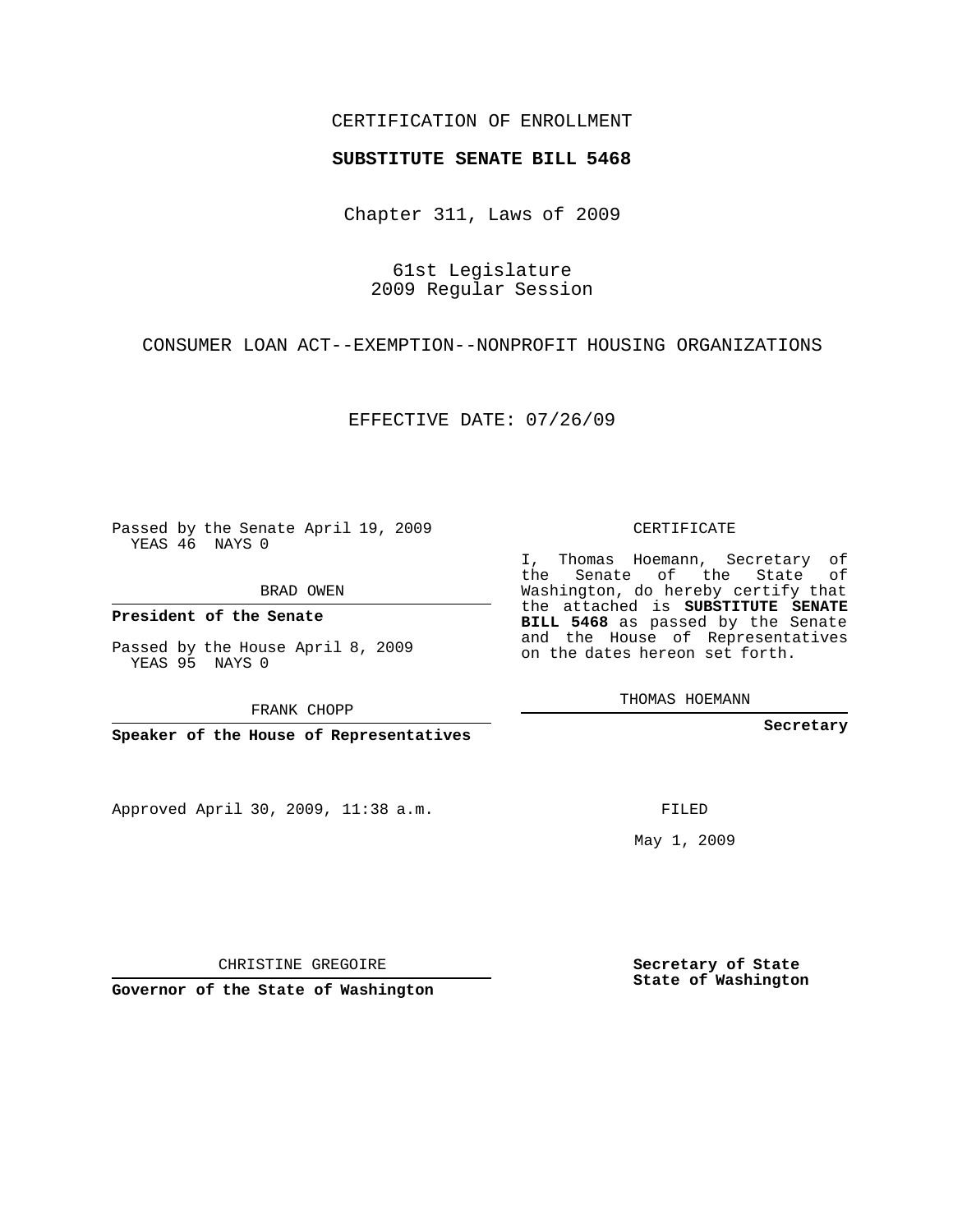# **SUBSTITUTE SENATE BILL 5468** \_\_\_\_\_\_\_\_\_\_\_\_\_\_\_\_\_\_\_\_\_\_\_\_\_\_\_\_\_\_\_\_\_\_\_\_\_\_\_\_\_\_\_\_\_

\_\_\_\_\_\_\_\_\_\_\_\_\_\_\_\_\_\_\_\_\_\_\_\_\_\_\_\_\_\_\_\_\_\_\_\_\_\_\_\_\_\_\_\_\_

AS AMENDED BY THE HOUSE

Passed Legislature - 2009 Regular Session

## **State of Washington 61st Legislature 2009 Regular Session**

**By** Senate Financial Institutions, Housing & Insurance (originally sponsored by Senators Honeyford, McCaslin, Kilmer, King, Delvin, Jacobsen, Berkey, and Shin)

READ FIRST TIME 02/11/09.

 1 AN ACT Relating to permitting an exemption for nonprofit housing 2 organizations from the consumer loan act; and amending RCW 31.04.025.

3 BE IT ENACTED BY THE LEGISLATURE OF THE STATE OF WASHINGTON:

 4 **Sec. 1.** RCW 31.04.025 and 2008 c 78 s 1 are each amended to read 5 as follows:

 $6$  (1) Each loan made to a resident of this state by a licensee is 7 subject to the authority and restrictions of this chapter, unless such 8 loan is made under the authority of chapter 63.14 RCW.

9 (2) This chapter shall not apply to any person doing business under and as permitted by any law of this state or of the United States relating to banks, savings banks, trust companies, savings and loan or building and loan associations, or credit unions, nor to any pawnbroking business lawfully transacted under and as permitted by any law of this state regulating pawnbrokers, nor to any loan of credit made pursuant to a credit card plan.

16 (3) This chapter does not apply to nonprofit housing organizations 17 making loans, or loans made, under housing programs that are funded in 18 whole or in part by federal or state programs if the primary purpose of